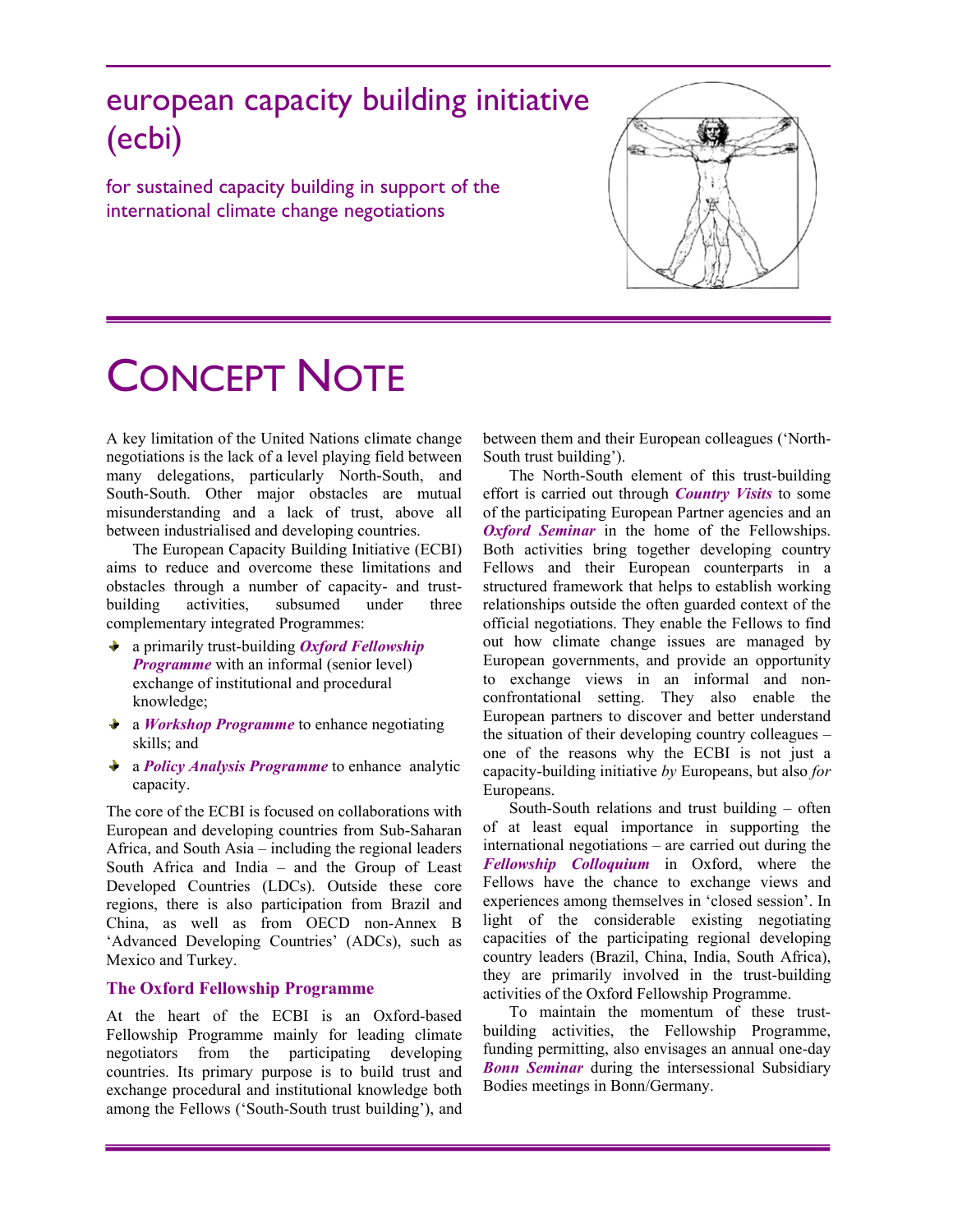Concerning logistical support, the Fellowship Programme aims to create a certain number of *Senior Bursaries* to help Fellows and (potential) Fellowship candidates to attend UNFCCC Sessions (Conference of Parties (COP) and, particularly Subsidiary Bodies).

The activities of the Fellowship Programme also include maintenance of the ECBI website (*www.EuroCapacity.org*), with a special 'members only' electronic network (*ECBI-net*) to assure the sustained long-term nature of the relations established both with their European counterparts and between the Fellows themselves. As a practical extension of this

potential for synergies between them. For this purpose – and generally to help improve the articulation and representation of developing country positions in the climate negotiating *fora* – the Workshop Programme organises annual regional and pre-COP negotiation capacity-building workshops.

The main purpose of the *pre-COP Workshops* is to support selected (junior) negotiators from LDCs in gaining a better understanding of the issues discussed at the COPs, and to build their negotiating skills through role-playing and practice sessions. While not intended to prepare negotiating positions – the



networking activity, the ECBI has undertaken to make available a number of *mobile phones* during the UNFCCC Sessions for some of its participating members, particularly from the Group of Least Developed Countries.

#### **The Workshop Programme**

Country coalitions can be as much in need of enhancing negotiating capacity as individual countries, especially with respect to effectively functioning as a group. This is particularly true for Least Developed Countries (LDCs), which will only be able to make their voice heard by harnessing the considerable

prerogative of the countries themselves – the pre-COP workshops will aim to help build the skills and capacities to negotiate more effectively. Over time, it is expected that the Workshops will assist LDC negotiators in building expertise over and beyond issues specific to LDCs, enabling them to divide negotiating tasks among the group, rather than all of them following the same negotiating track.

To further enhance the negotiating capacity of the LDC Group, the Workshop Programme has some *Junior Bursaries* available to enable a number (typically 6 to 8) of junior LDC officials to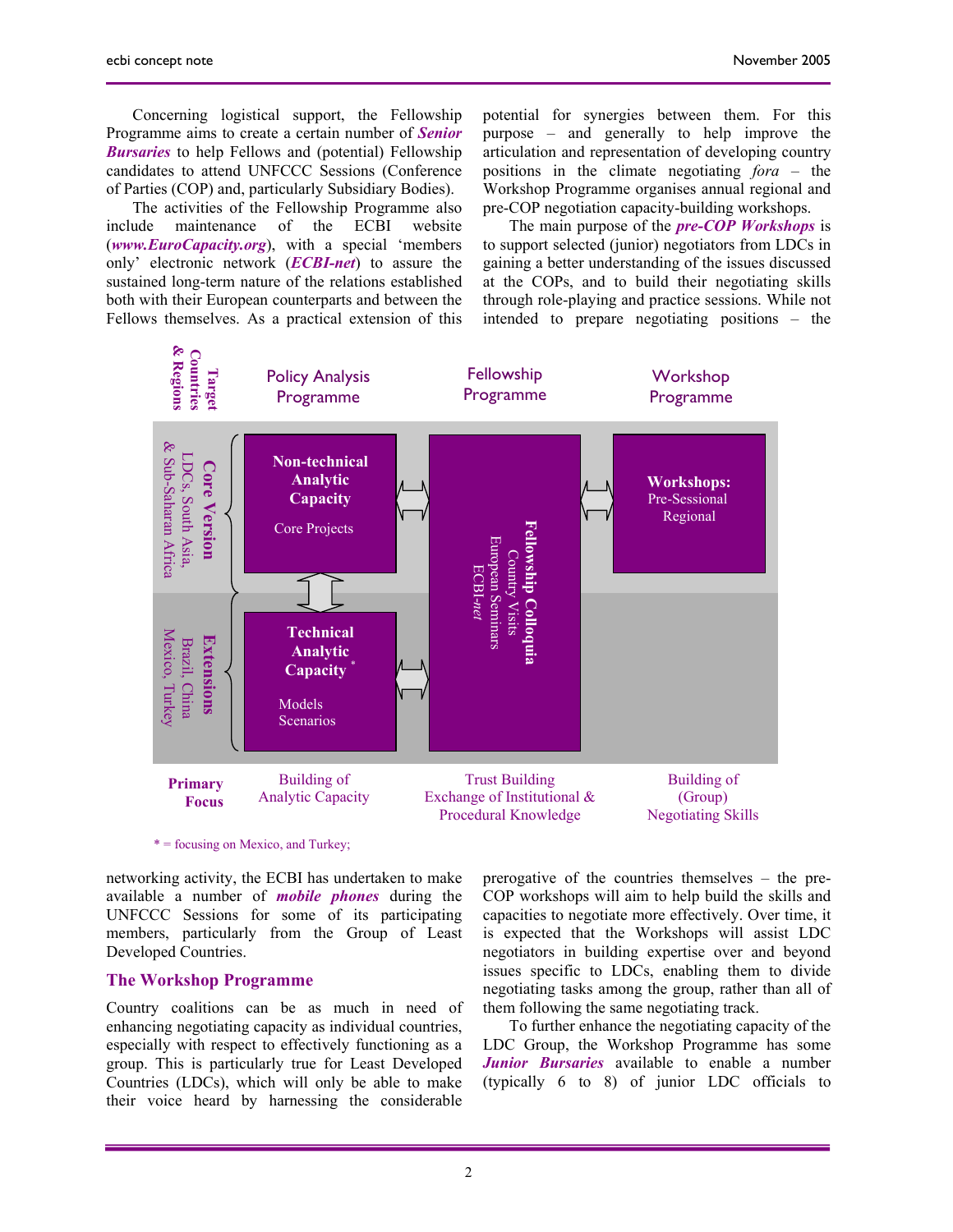participate not only in the pre-COP Workshops, but for the duration of the COPs.

Other than these (LDC-only) pre-COP workshops, the Workshop Programme carries out a number of annual *Regional Workshops* that are *not* restricted to LDCs. At present, the regions covered are South/East Africa, West Africa (Francophone), and South/South-East Asia. Participants are junior officials from UNFCCC delegations and mainstream economics/development ministries of the countries in the region. The overall aim of Regional Workshops is threefold:

- To discuss upcoming negotiation issues of  $\frac{1}{2}$ regional importance, with a view to facilitating negotiation positions for the subsequent UNFCCC Sessions.
- To introduce the participants from the mainstream a. ministries to the climate change problem, with particular focus on its regional aspects.
- $\frac{1}{2}$  . To facilitate networking, especially between the climate change negotiators and their mainstream colleagues.

In order to achieve the desired sustained effect of its activities, the Workshop Programme carries out postworkshop mentoring and networking of participants, as part of the *ECBI-net*.

### **The Policy Analysis Programme**

The ECBI's Policy Analysis Programme is to support and enhance analytic capacity in a number of participating developing countries, mainly through training by, and collaboration with domestic and European experts. The qualitative and quantitative analysis of burdens and benefits associated with climate change policies, of climate change impacts, and of adaptation strategies is not only a prerequisite of informed decision making; it is also essential in articulating, explaining and advocating a country's position in the negotiations. And the same holds true for formulation of common positions within country coalitions.

One of the main obstacles to building lasting analytic capacity is the financial plight of many research institutions in developing countries. They are often over-stretched even without addressing climate change, which in many instances is indeed not perceived to be a top analytic priority. This bottleneck in building lasting in-country analytic capacity manifests itself both in the inability to hire analysts and in a lack of access to analytic tools.

The ECBI accordingly plans to provide the funds and the framework for ECBI *Policy Analysts* at its developing country member institutes and at other collaborating developing country research and policy analysis institutions. The Policy Analysts at member institutes will carry out the function of Country Project Managers. As such they will receive (part of) their salary from the ECBI. The other collaborating Policy Analysts will typically not receive salary contributions, but the ECBI will cover project related training, travel expenses and the cost of project specific software or data needs. While it is expected that the ECBI Analysts will spend some time working with their colleagues at the European ECBI institutions, most of the work is to be undertaken in their home institutions.

Under its core version, the Policy Analysis Programme will carry out a number of different project strands or 'modules', each requested by the developing country participants, either in the Fellowships or the activities of the Workshop Programme. Funding permitting, the initial array of such *Core Policy Analysis Projects* will be:

- *Experience with CDM in Africa and LDCs*: The Clean Development Mechanism (CDM) is a project-based mechanism under the Kyoto Protocol which allows developing countries to carry out mitigation activities and projects whose Carbon Emission Reduction (CERs) can then be traded to earn foreign exchange in the developing countries. The CDM has been a relative success in supporting mitigation projects in a number of developing countries. However, so far only a small number of developing countries (mainly in Latin America and Asia) have benefited from such projects. The poorer ones (e.g. in Africa and LDCs) have not yet been able to benefit from the CDM. The project will gather experience on CDM promotion in Africa and LDCs and develop recommendations to enhance the opportunities for poorer developing countries to benefit from the CDM.
- $\ddot{\phantom{1}}$ *Learning lessons from the NAPAs*: Around forty LDCs are in the process of preparing their respective National Adaptation Programmes of Action (NAPAs) using a standard methodology. These are expected to be completed and submitted over the next year or so. This project aims to learn from the NAPA process by involving key people from different LDCs who were involved in preparing their respective country's NAPAs. The lessons will be useful for planning the next round of funding for the LDC Fund.
- ÷ *Mainstreaming adaptation to climate change into development*: There is an ongoing debate on whether or not  $-$  and if so how much  $-$  to